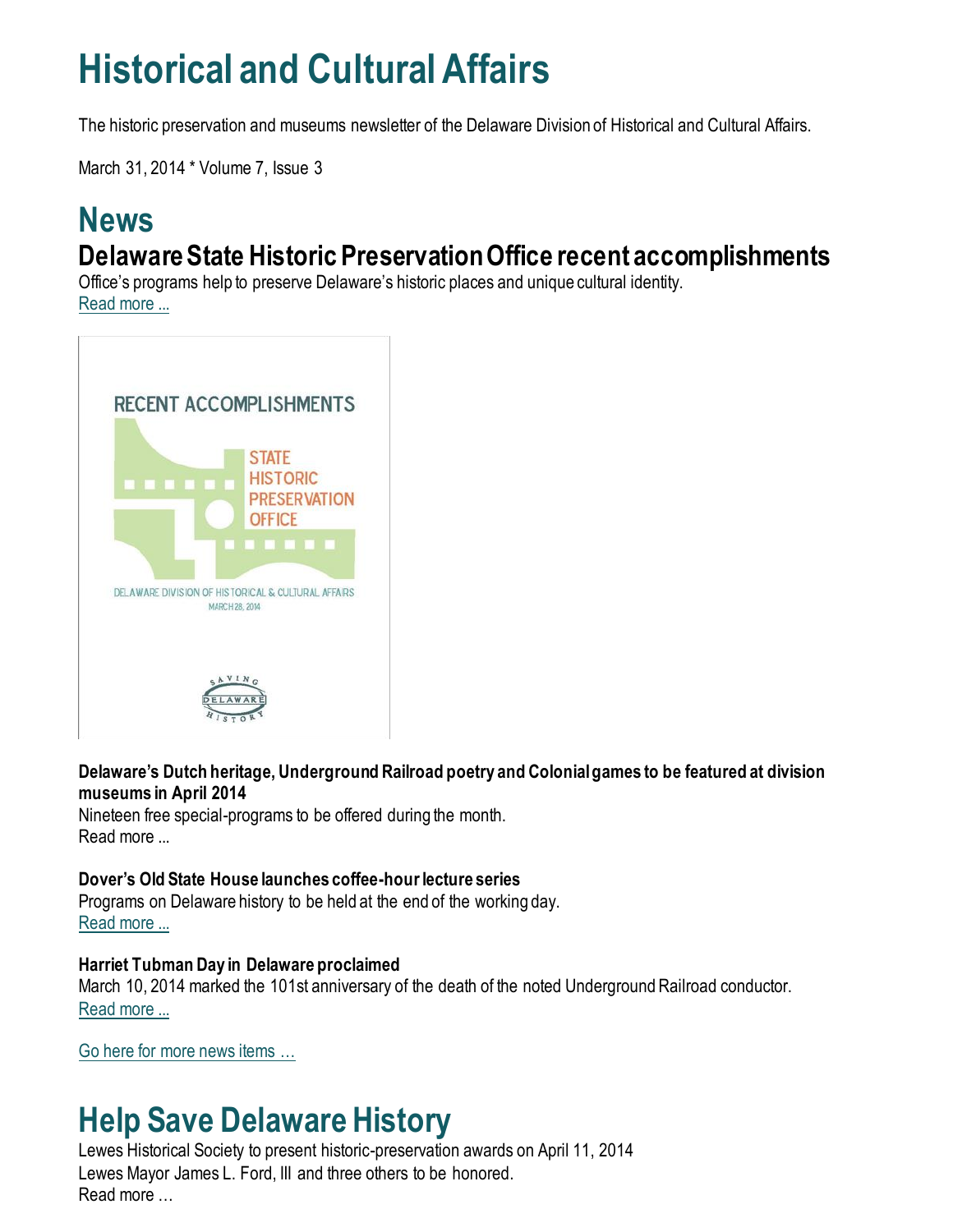Call for papers: "The Early Colonial Delaware Valley—An Archaeological and Historical Symposium" Deadline for submission of abstracts: April 25, 2014. Read more ...

Volunteers sought for Archaeology and History Festival at Iron Hill Museum in Newark Archaeology Month event to take place on Sunday, May 4, 2014. Read more …

[Preservation Virginia releases economic impact study](https://preservationvirginia.org/press_release/vcu-study-finds-historic-preservation-contributes-to-virginias-economy-by-u/)

Study confirms that historic preservation provides profound economic benefits to the Old Dominion. Read more …

### **U.S. House votes to place limits on creation of national monuments**

Bill would make it more difficult for units of the National Park Service such as Delaware's [First State National](https://www.nps.gov/frst/index.htm)  [Monument](https://www.nps.gov/frst/index.htm) to be established.

Bill to limit national park creation comes up for vote this week Examiner.com, Denver, CO—March 26, 2014

House votes to limit president on public monuments The San Diego Union-Tribune, CA— March 26, 2014

#### **"Preserving Our Past for a Better Future: Delaware's Historic Preservation Plan, 2013–2017"** Document provides a roadmap for focusing on the broad goals and needs of Delaware's preservation community. [Read more …](https://history.delaware.gov/wp-content/uploads/sites/179/2019/02/Preservation-Plan-2013-2017.pdf)

# **Media Roundup**

The following Delaware history-related articles have recently appeared in the media:

The Old State House to offer coffee-hour lecture series Dover Post, DE—March 24, 2014 Three programs to be held in April 2014.

### [Tourism key to Delaware's identity](https://www.delawareonline.com/story/money/2014/03/22/tourism-key-to-delawares-identity/6714445/)

News Journal, Wilmington, DE—March 22, 2014 Op-ed by Linda Parkowski, director of the Delaware Tourism Office.

John Dickinson, the Opposite of Chickenhawk The American Prospect, Arlington, VA—March 21, 2014 Article on the "Penman of the Revolution."

[Crossroads: New Seaford Museum gallery focuses on maritime history](https://www.delawareonline.com/story/life/2014/03/12/crossroads-new-seaford-museum-gallery-focuses-on-maritime-history/6345989/) News Journal, Wilmington, DE—March 12, 2014 Exhibit includes items loaned by the division.

Volunteers ready to guide visitors looking for First State National Monument WDDE Radio, Dover, DE—March 7, 2014 Unpaid assistants critical to the operation of Delaware's only unit of the National Parks Service.

#### [Delaware's must-see mini museums](https://www.delawareonline.com/story/life/did-you-know/2014/03/04/did-you-know-delawares-must-see-mini-museums/6021373/)

News Journal, Wilmington, DE—March 4, 2014 Belmont Hall, John Dickinson Plantation, Johnson Victrola Museum and Old State House among 20 featured sites.